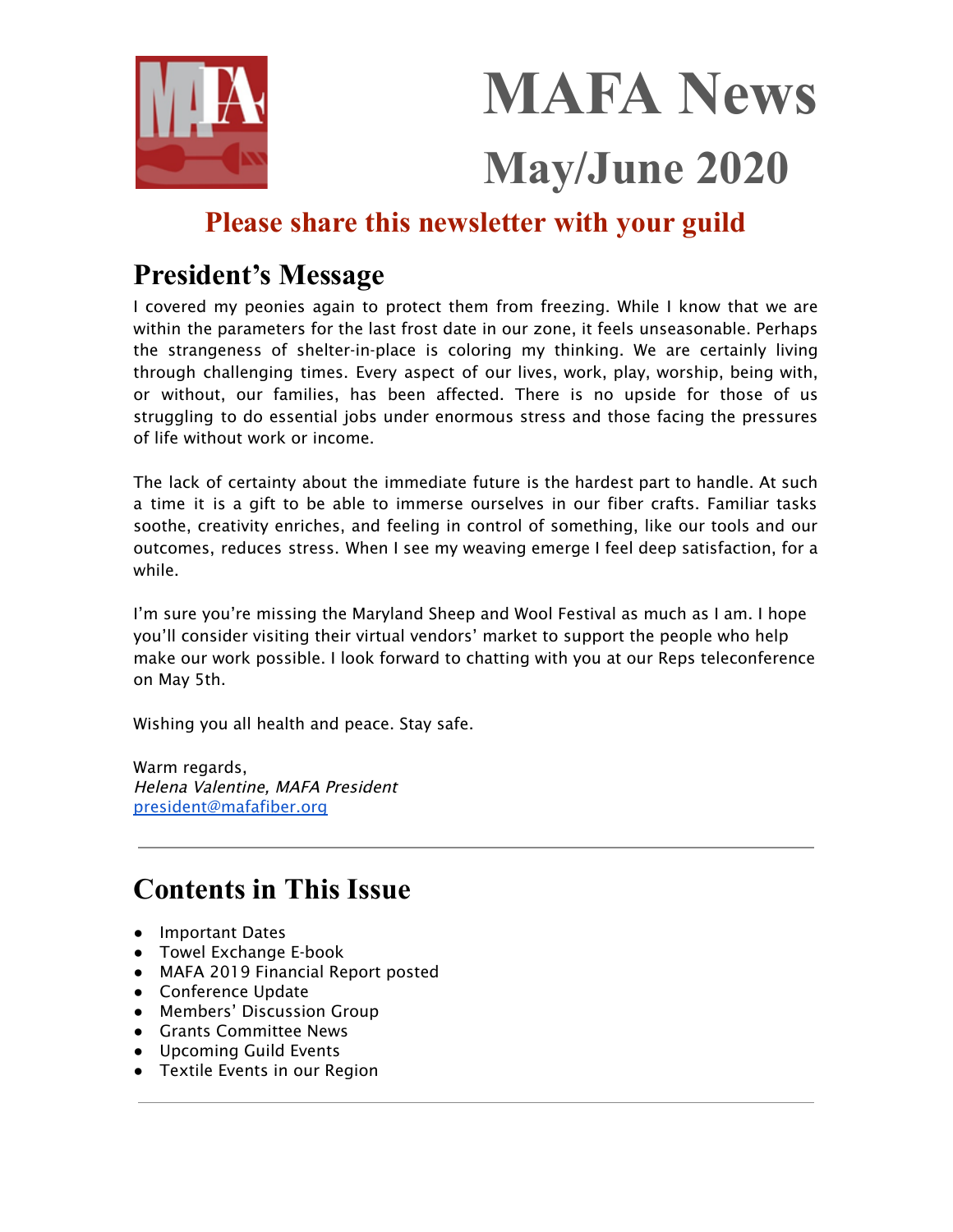# **Important Dates**

● May 5, 2020, 7:00pm - MAFA Reps' Meeting by conference call. Dial-in info and agenda have been emailed to all Reps.

# **MAFA 2019 Towel Exchange E-book Posted**

MAFA 2019 introduced a towel exchange for the first time and the 75 participants produced a wide range of beautiful and unique towels. Coordinator Aileen Campbell and her committee did a great job on the display, and the towels were much admired by conference attendees. Now we want to share those towels and designs with those in our community who were not able to attend the conference, or who would like to know more about the drafts and sources used.

The MAFA 2019 Towel Exchange E-book can be found under the Resources tab on our website (look for Samples & [Exchanges\)](https://mafafiber.org/resource_category/samples/), or [downloaded](https://mafafiber.org/wp-content/uploads/Samples-eBooks/2019-Towel-Exchange-Booklet_v1.1.pdf) here. Special thanks to former president, Elisa Eiger, for her editing of the photos, drafts and weaver notes.

MAFA has a small group working on ways to bring more sample photos and weaving drafts to our website over the coming months. For more information or to join the working group, please contact Karen Miller at [past.president@mafafiber.org](mailto:past.president@mafafiber.org)

# **MAFA 2019 Financial Report Posted**

Our independent accountant's compilation is complete, and the compiled financial report is posted in the Reps' Corner on the website, here: [mafafiber.org/wp-content/uploads/Bylaws&OpsManual/2019-Compilation-Financial-Sta](https://mafafiber.org/wp-content/uploads/Bylaws&OpsManual/2019-Compilation-Financial-Statement-FINAL.pdf) [tement-FINAL.pdf](https://mafafiber.org/wp-content/uploads/Bylaws&OpsManual/2019-Compilation-Financial-Statement-FINAL.pdf). Please review the report and if you have any questions, we will discuss them at the May 2, 2020 Reps' Meeting.

# **Conference 2021 Update**

## The MAFA 2021 Conference will be held June 24 - 27, 2021, at Millersville University, Millersville, PA

We received 130+ proposals from 82 instructors, and somehow we narrowed them down to 40 workshops to be offered at the conference next June! We are now in the middle of the contract process, so expect us to start announcing the list of workshops in early-Summer 2020 on the website.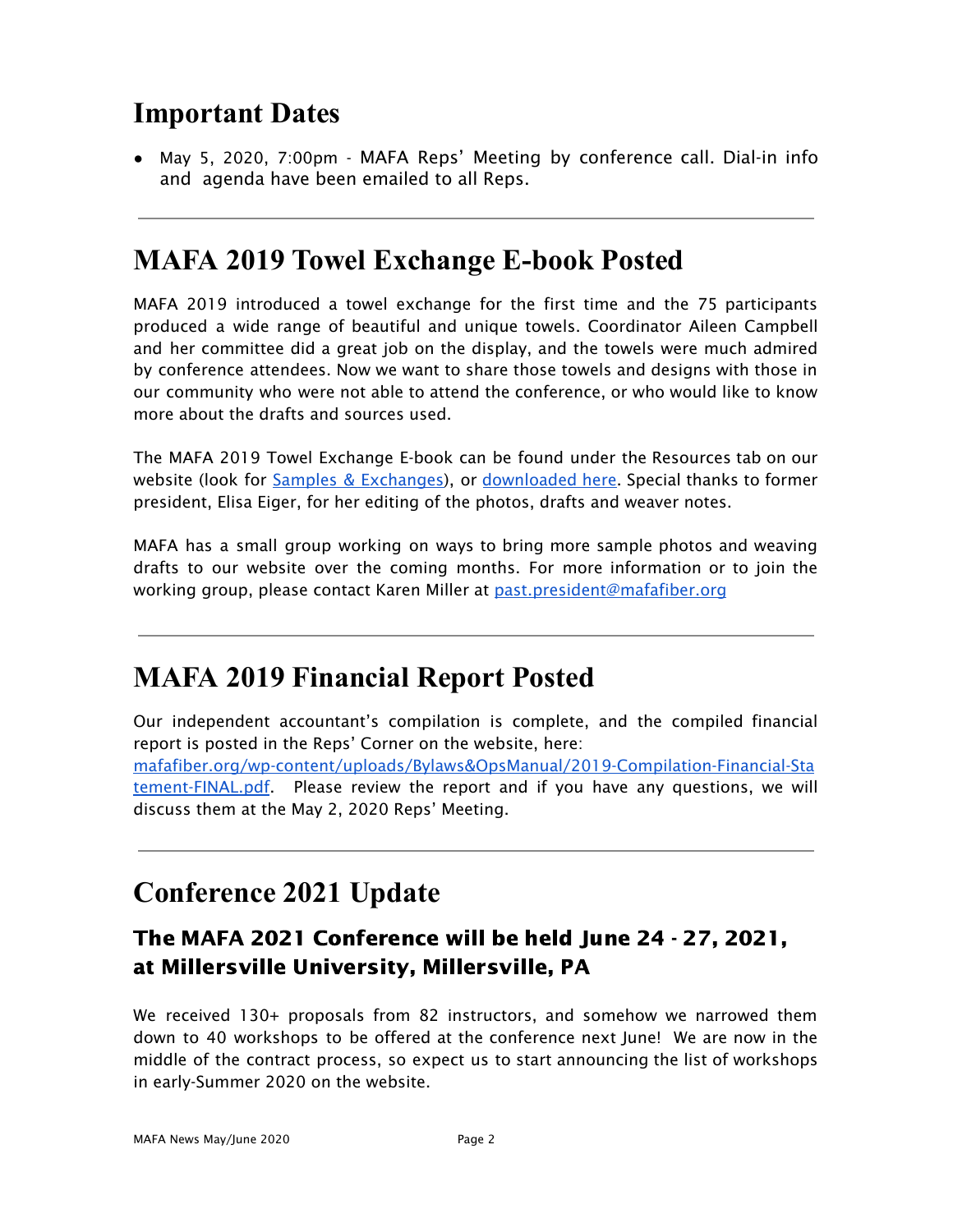We also hope to offer mini-classes and demonstrations in the MarketPlace on Friday afternoon and Saturday during the day. If you are interested in teaching a 30-90 minute mini-class, or presenting a fiber art demonstration, please email me at [conference@mafafiber.org](mailto:conference@mafafiber.org), and stay tuned for an application form this Summer.

Vendor invitations will go out around July 1st. If you are interested in vending or suggesting a vendor, please email Carol Steuer at [vendors@mafafiber.org](mailto:vendors@mafafiber.org) by June 29th.

## Conference Help Needed!

If you would like to join the conference planning committee, we'd love to have you! Please email and we'll discuss what coordinator positions we still need to fill and what your particular interests are. Email Margaret Briggs, at [conference@mafafiber.org.](mailto:conference@mafafiber.org)

# **MAFA Members' Discussion Group**

## Join the conversation about guild issues

We created a discussion group for our member guild reps, officers, and program chairs, as well as MAFA board members, here: <http://groups.io/g/mafareps>. We will post a Question of the Month, and we hope you will join in the conversation.

Stay tuned for a roundtable discussion based on the February question on diversity and inclusiveness in guild activities. To join the discussion group, go to: <http://groups.io/g/mafareps>. Click on "Apply for Membership in this Group", or email for an invite.

If you need any assistance joining the group, or to request an invite, email [membership@mafafiber.org.](mailto:membership@mafafiber.org)

# **Grants Committee News**

## COVID-19 Adjustments

Over the summer, the Grants Committee will work with all 2020 grant recipients to ensure that grant terms and deadlines are reasonable in the current circumstances, and to make changes as needed.

The deadline for new grant applications will be **extended to January 8th, 2021** to allow more time for planning. As usual, online applications for 2021 grants will be accepted beginning September 2020. Applicants may request early decision for events and programs slated for early 2021.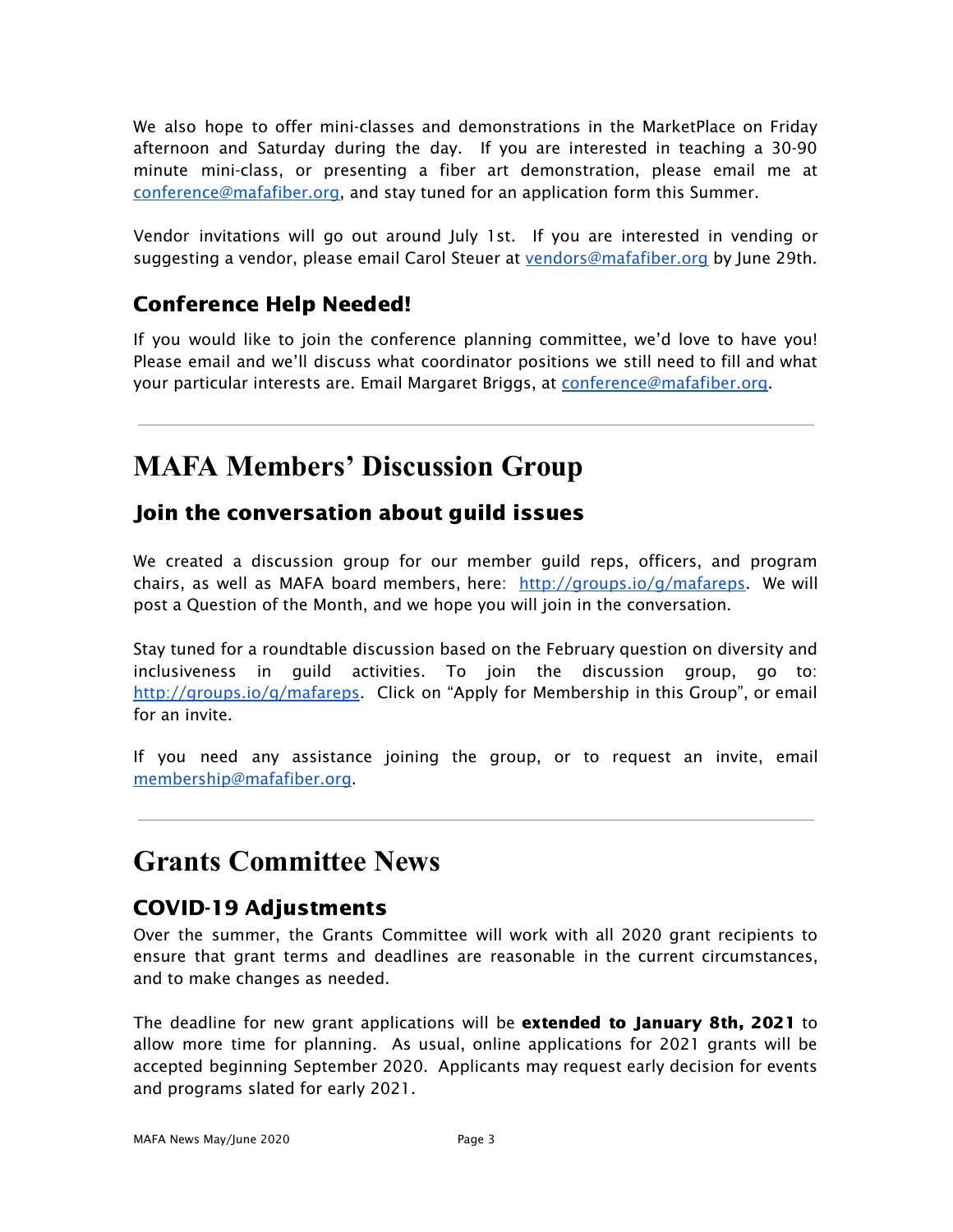## Focus on Conference Fellowships

Here's some useful perspective from some 2019 Conference Fellows:

Being a MAFA fellow has been a wonderful experience. It would have been easy to put my weaving away and have it end up one more thing 'in process' in my stash room. Instead, I have had to carefully articulate what I am doing and why it is important. I have had to be mindful about recording my work so that I can share it with others, which is actually quite enjoyable.

-- Joanna Crosby, Weavers' Guild of Greater Baltimore

Being a MAFA Fellow has encouraged me to gain perspective, use and build on what I learned in the workshop and overall, has helped make my experience all the richer. I now realize, we can gain more from a workshop if we consider beforehand, specifically what we hope to gain, take active steps in that direction and provide for ourselves some means for using the information afterwards. -- Tina Mickley, Central PA Guild of Handweavers

The 2019 Fellows each receive an award of \$300 after completing their post-conference projects. [Reports](https://mafafiber.org/grants/fellowships/fellowship-awards/) from past Conference Fellows are available on the MAFA website.

Interested in becoming a **[Conference](https://mafafiber.org/grants/fellowships/) Fellow?** Look for more information and application instructions in time for 2021 conference registration. As you think about a fellowship project, please coordinate with your guild's program planners early in the process.

## Interested in a MAFA Grant? Here's where to start:

- Read the detailed guidelines and reporting requirements on the MAFA [Grants](https://mafafiber.org/grants/guild-grants/)
- [page](https://mafafiber.org/grants/guild-grants/).
- Read the [reports](https://mafafiber.org/grants/guild-grants/grant-awards/) of successful grant projects. The reports include advice for future applicants planning similar projects.
- Download the latest versions of the grants [brochure](https://mafafiber.org/wp-content/uploads/Grants/Grants-Brochure_0619.pdf) and [application](https://mafafiber.org/wp-content/uploads/2019/08/Forms/MAFA-GRANT-APPLICATION-Preview.pdf) preview. The online application form (required) will be available Sept. 1st.

## 2021 Grant Applications due by January 8, 2021

Questions? Contact [grants@mafafiber.org](mailto:grants@mafafiber.org).

## Want to get involved?

Volunteers from throughout the MAFA region are appointed for two-year terms. Conference attendance is not required. Questions? Contact [grants@mafafiber.org](mailto:grants@mafafiber.org).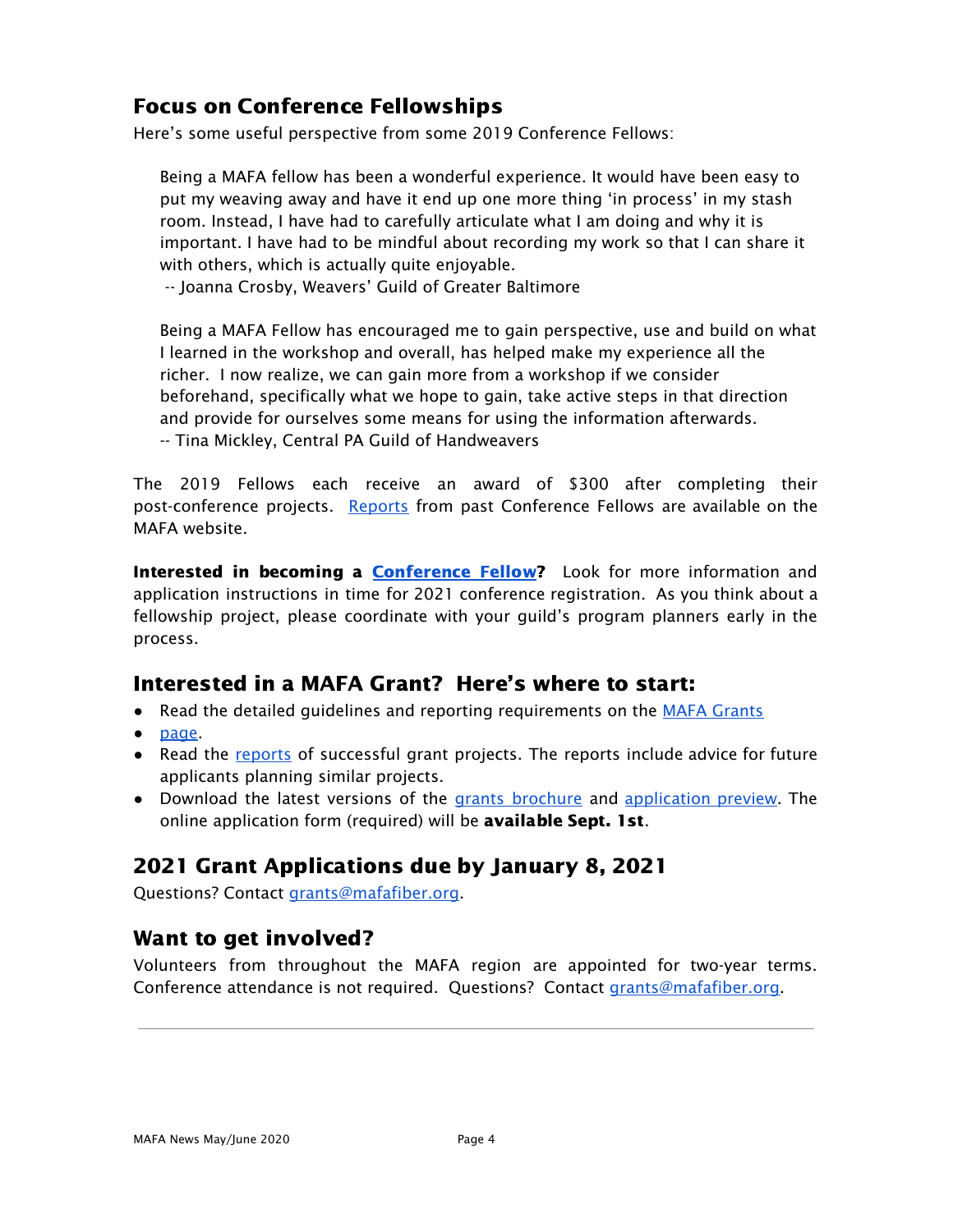# **Upcoming Guild Events**

Let us help you publicize your guild exhibits, workshops, events and sales! Visit the Guild Events listing on the website here: [mafafiber.org/events/](https://mafafiber.org/events/). Submit information on events, workshops, programs and sales for the website and newsletter by submitting the online form here: [mafafiber.org/guilds-page/guild-event-update/](https://mafafiber.org/guilds-page/guild-event-update/) You may also email newsletter items to firstyp@mafafiber.org before the 21st of even months for inclusion in the next MAFA News.

#### New in this issue:

Many upcoming events, exhibits, etc. have been canceled due to COVID-19 restrictions. These have been removed from this issue of our newsletter.

## **Textile News in Our Region** Exhibits, Festivals, Events & Online Fiber Arts

Please note that museums are closed. See \* for current details. Some virtual tours have been added to the listings when available.

#### New in this issue:

#### Boro Textile: Sustainable Techniques,

\* Closed through May 31, 2020, exhibit ends June 14, Japan Society, 333 East 47th Street, New York, NY 10017, view the video tour here: [https://www.japansociety.org/page/programs/gallery/boro-textiles,](https://www.japansociety.org/page/programs/gallery/boro-textiles) <https://www.japansociety.org/page/about/overview> In previous issue:

### CNY Fiber Arts Festival,

\* Decision on holding the festival to be made in the beginning of May. June 13-14, 2020, Bouckville, New York <https://cnyfiberarts.org/>

### Potomac Fiber Arts Gallery

\* Closed until June 10. Alexandria, VA June 23 - July 26: Everything Old is New  $-$  Recycling July 28 - Aug. 30: Landscapes September 1 - Oct. 4: "LaJaponaise" by Claude Monet October 6 - Nov. 8: Around the World November 10, 2020 - Jan. 3, 2021: Holiday Spirit <https://www.potomacfiberartsgallery.com/>

### Adorned: African Women and the Art of Identity

\* Closed through the end of April. Through June 19, 2020, BALTIMORE MUSEUM OF ART, Baltimore, MD [https://www.artbma.org/exhibitions/2019\\_adorned-african-women-and-the-art-of-identity](https://www.artbma.org/exhibitions/2019_adorned-african-women-and-the-art-of-identity)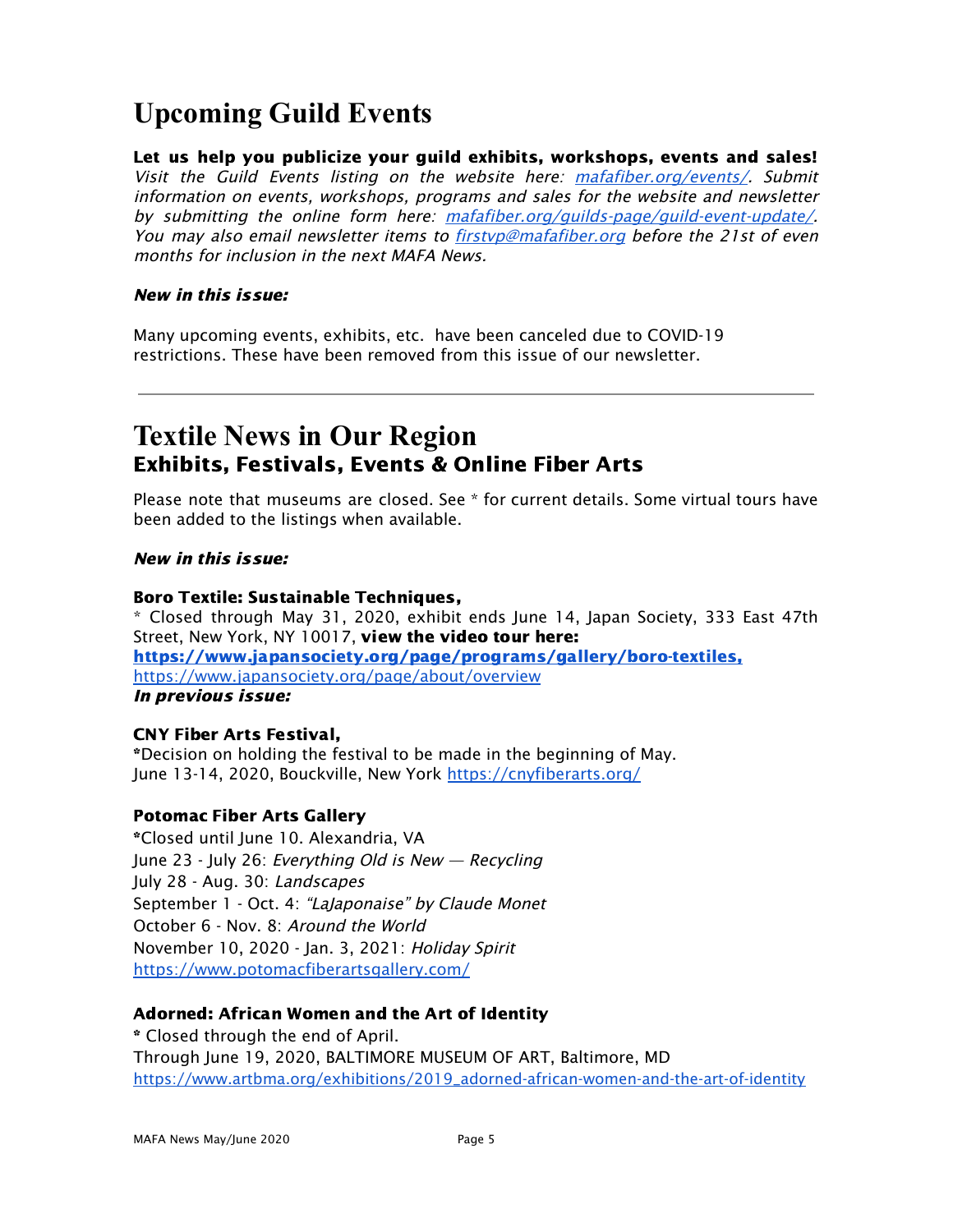### Delight in Discovery: The Global Collections of Lloyd Cotsen

\* Extended through December 23, 2020 but the museum is currently closed. The Textile Museum, Washington, DC view the video tour here: [https://secure2.convio.net/gwu/site/R?i=xb20svHRLsXxEg\\_cIO74Yw](https://secure2.convio.net/gwu/site/R?i=xb20svHRLsXxEg_cIO74Yw) https://museum.gwu.edu/delight

#### Hidden Stories/Human Lives

October 14-18, 2020, Textile Society of America 17th Biennial Symposium, Boston, MA, <https://textilesocietyofamerica.org/symposia/symposium-2020>

The **Hudson Valley Fiber Arts Network** is a listing directory, marketing & news resource to promote and celebrate the diversity & creativity of the fiber arts community of the greater Hudson Valley region - from New York City to the Canadian border, along the I-87 and Hudson River corridor and surrounding areas. Find their events listings, and info at [www.hudsonvalleyfiberartsnetwork.com/](http://www.hudsonvalleyfiberartsnetwork.com/)

#### **Ongoing Exhibits** please check websites for reopening dates

**Potomac Fiber Arts Gallery, Alexandria, Virginia - Exhibits all forms of fiber work,** including weaving, knitting, crocheting, sewing, surface design, and more, in 11 juried shows each year. More info at [www.potomacfiberartsgallery.com/.](http://www.potomacfiberartsgallery.com/)

Fabric Workshop and Museum, Philadelphia, Pennsylvania - The museum's purpose is to stimulate experimentation among leading contemporary artists and to share the process of creating works of art with the public. They have various exhibits and a permanent collection, as well as studio facilities, equipment, and expert technicians on-site. Find more info at [fabricworkshopandmuseum.org/](http://fabricworkshopandmuseum.org/).

Alling Coverlet Museum, in Palmyra NY, has a collection of simple 4H to jacquard coverlets.[historicpalmyrany.com/alling.htm](http://historicpalmyrany.com/alling.htm)

#### Need to Update Your Guild Info? Looking for MAFA Resources?

Submit your updated guild info, officers, Rep, or meeting times online using this form: [mafafiber.org/guilds-page/guild-update/](http://mafafiber.org/guilds-page/guild-update/)

Submit quild events here: [mafafiber.org/guilds-page/guild-event-update/](http://mafafiber.org/guilds-page/guild-event-update/)

We would love for you to **submit a guild profile** here: [mafafiber.org/guilds-page/guild-profile-submission/](https://mafafiber.org/guilds-page/guild-profile-submission/)

As always, you may send any event info or changes to your Reps, officers, or meeting dates/times to the MAFA Membership Chair at [membership@mafafiber.org.](mailto:membership@mafafiber.org)

**MAFA Website:** MAFA has created an entirely new website, most of our resources are located there, and we encourage you to explore to see what we have to offer. Of particular interest to member guilds will be the Guild pages, the Guild Resources & Reps' Corner, and the Fiber Resources pages.